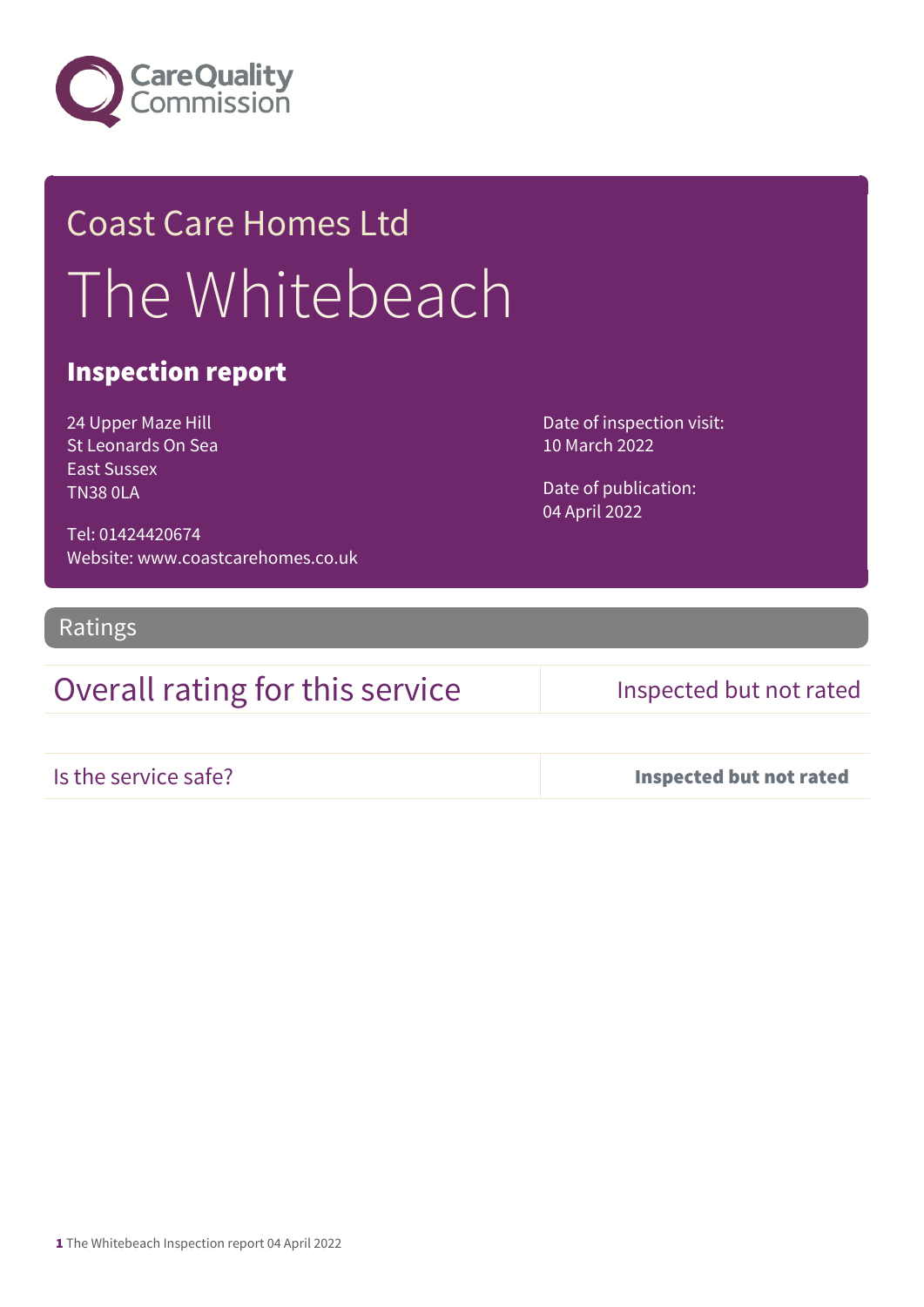### Summary of findings

### Overall summary

The Whitebeach residential care home provides accommodation and support for up to 39 older people, some of whom live with dementia. At the time of the inspection there were 35 people living at the home.

We found the following examples of good practice. Environmental audits carried out in response to the pandemic highlighted areas for improvement which were then acted on. These included converting bathrooms to wet rooms and replacing flooring on a slope that had become worn and slippery. Agency staff were used but were only deployed at this service. Robust welfare support was offered to staff who needed additional support during the pandemic, this included counselling support.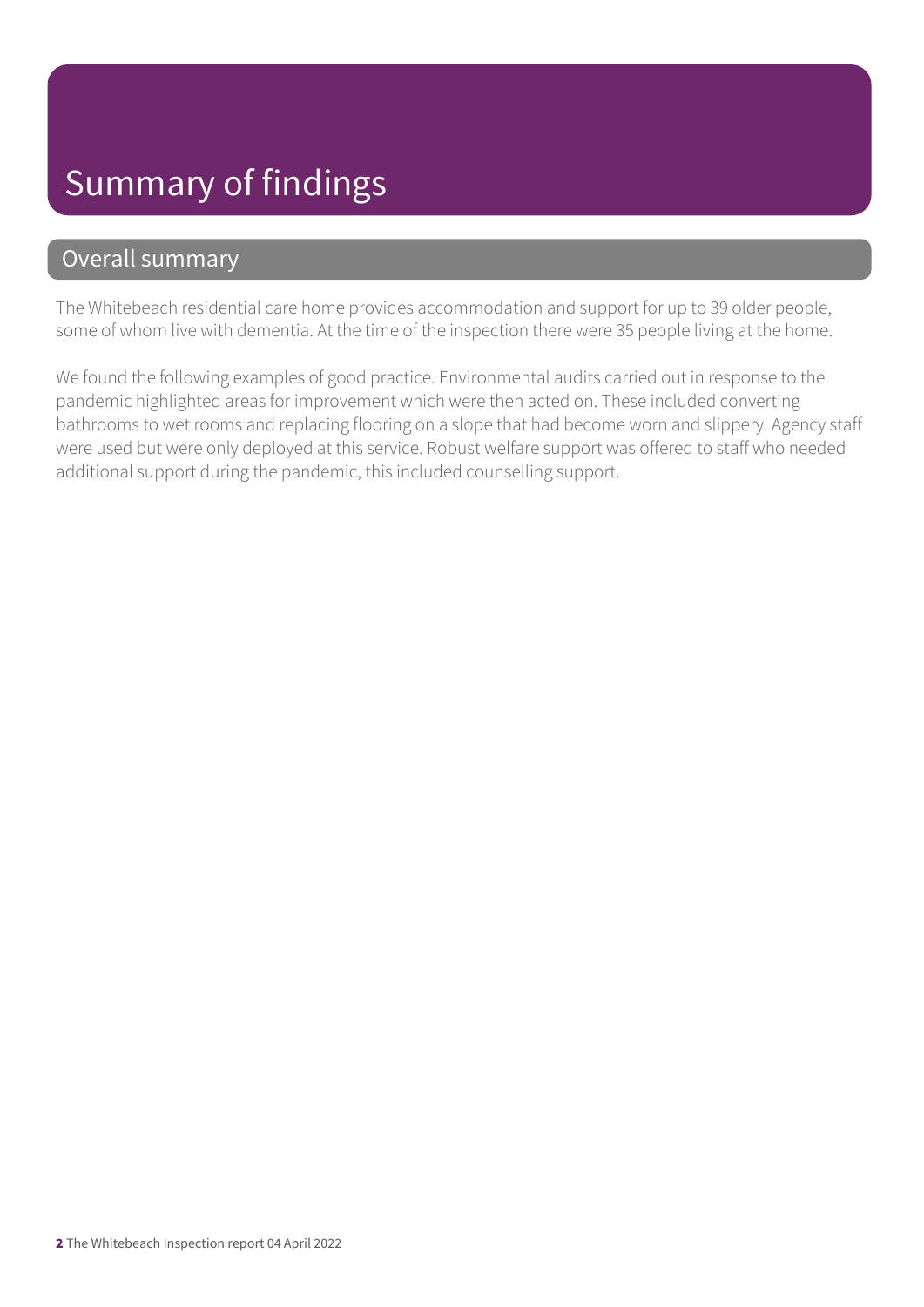### The five questions we ask about services and what we found

We always ask the following five questions of services.

Further information is in the detailed findings below.

Is the service safe? Inspected but not rated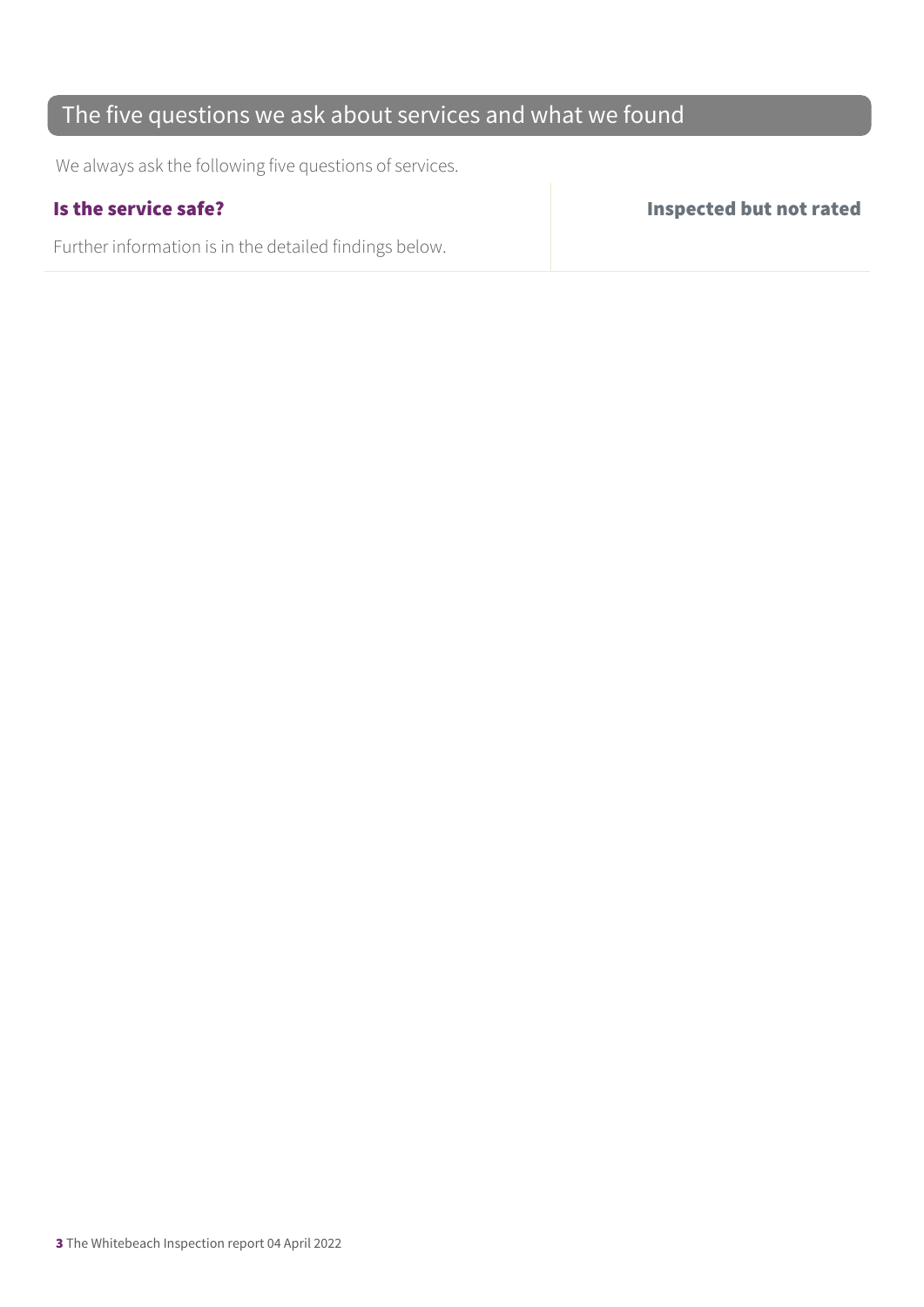

# The Whitebeach

### Detailed findings

### Background to this inspection

We carried out this inspection under Section 60 of the Health and Social Care Act 2008 as part of our regulatory functions. This inspection was planned to check whether the provider is meeting the legal requirements and regulations associated with the Health and Social Care Act 2008.

We received information of concern about infection prevention and control measures at this service. This was a targeted inspection looking at the infection prevention and control measures the provider has in place. We also asked the provider about any staffing pressures the service was experiencing and whether this was having an impact on the service.

This inspection took place on 10 March 2022 and was unannounced.